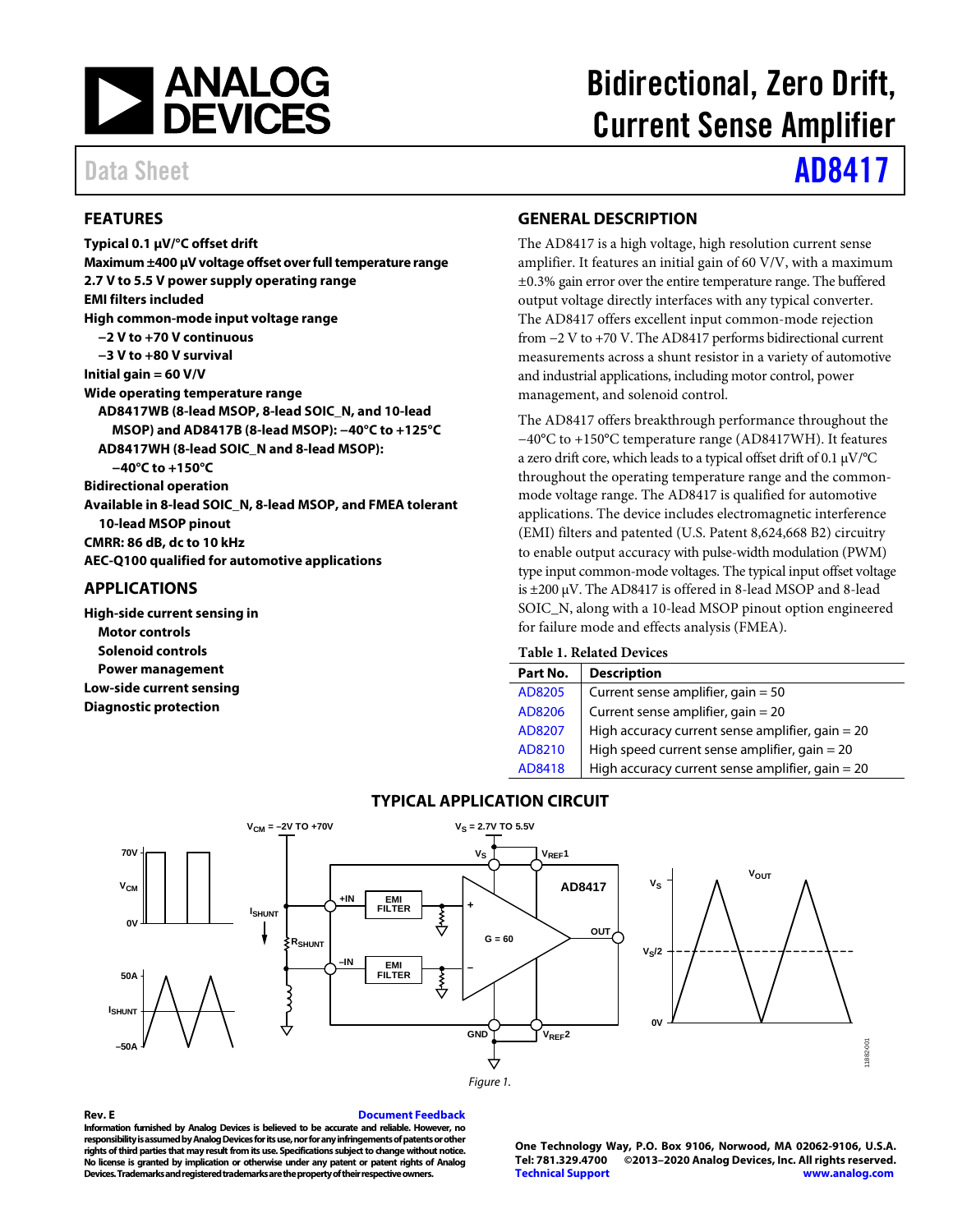## TABLE OF CONTENTS

### <span id="page-1-0"></span>**REVISION HISTORY**

| $3/2020$ —Rev. D to Rev. E                                     |
|----------------------------------------------------------------|
|                                                                |
| Changed AD8417WB to AD8417WB and AD8417B, and                  |
| Patented to Patented (U.S. Patent 8,624,668 B2)Throughout      |
| Changes to Features Section and General Description Section  1 |
| Changed Functional Block Diagram Section to Typical            |
|                                                                |
|                                                                |
| Added Figure 3; Renumbered Sequentially and Table 5;           |
|                                                                |
|                                                                |
|                                                                |
|                                                                |
| Deleted Figure 26; Renumbered Sequentially  10                 |
| Added Pinout Option Engineered for FMEA Section and            |
|                                                                |
|                                                                |
|                                                                |
|                                                                |

### **6/2019—Rev. C to Rev. D**

### **10/2017—Rev. B to Rev. C**

Change to Splitting an External Reference Section................... 12

### **4/2015—Rev. A to Rev. B**

|--|--|--|--|

### **11/2014—Rev. 0 to Rev. A**

| Changes to Features Section and General Description Section1 |  |
|--------------------------------------------------------------|--|
| Changes to Specifications Section and Table 23               |  |
|                                                              |  |
|                                                              |  |

**11/2013—Revision 0: Initial Version**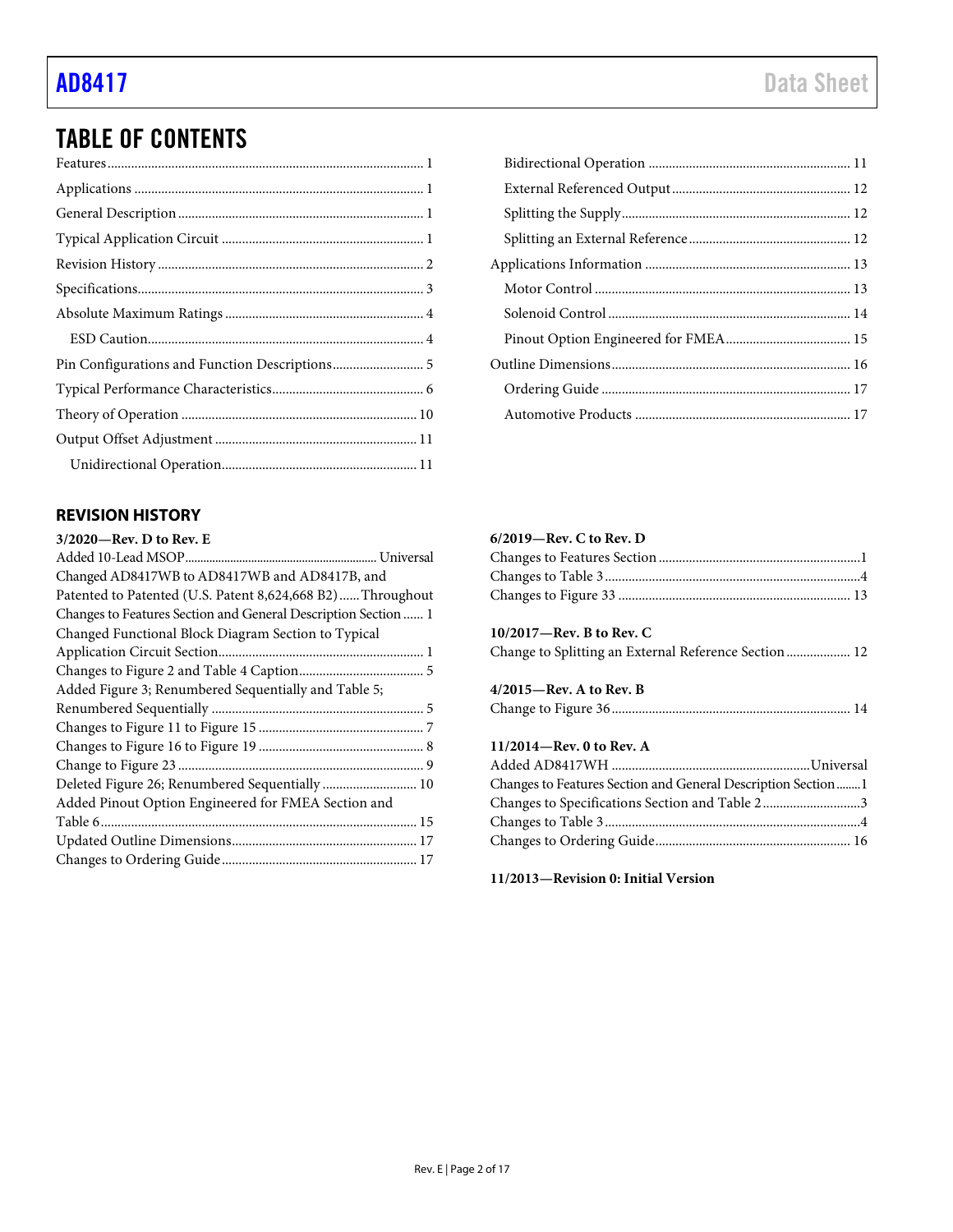## <span id="page-2-0"></span>**SPECIFICATIONS**

T<sub>A</sub> = −40°C to +125°C (operating temperature range) for the AD8417WB and AD8417B, T<sub>A</sub> = −40°C to +150°C for the AD8417WH,  $V_s = 5 V$ , unless otherwise noted.

| <b>Parameter</b>                                                         | <b>Test Conditions/Comments</b>                               | Min    | <b>Typ</b>     | <b>Max</b>    | Unit            |
|--------------------------------------------------------------------------|---------------------------------------------------------------|--------|----------------|---------------|-----------------|
| <b>GAIN</b>                                                              |                                                               |        |                |               |                 |
| Initial                                                                  |                                                               |        | 60             |               | V/V             |
| Error Over Temperature                                                   | Specified temperature range                                   |        |                | ±0.3          | $\%$            |
| Gain vs. Temperature                                                     |                                                               | $-10$  |                | $+10$         | ppm/°C          |
| <b>VOLTAGE OFFSET</b>                                                    |                                                               |        |                |               |                 |
| Offset Voltage, Referred to the Input (RTI)                              | $25^{\circ}$ C                                                |        | ±200           |               | μV              |
| Over Temperature, RTI                                                    | Specified temperature range                                   |        |                | ±400          | μV              |
| <b>Offset Drift</b>                                                      |                                                               | $-0.4$ | $+0.1$         | $+0.4$        | $\mu V$ /°C     |
| <b>INPUT</b>                                                             |                                                               |        |                |               |                 |
| Input Bias Current                                                       |                                                               |        | 130            |               | μA              |
| Input Voltage Range                                                      | Common mode, continuous                                       | $-2$   |                | $+70$         | V               |
| Common-Mode Rejection Ratio (CMRR)                                       | Specified temperature range, $f = dc$                         | 90     | 100            |               | dB              |
|                                                                          | $f = dc$ to 10 kHz                                            |        | 86             |               | dB              |
| <b>OUTPUT</b>                                                            |                                                               |        |                |               |                 |
| Output Voltage Range                                                     | $R_L = 25 k\Omega$                                            | 0.045  |                | $V_S - 0.035$ | V               |
| <b>Output Resistance</b>                                                 |                                                               |        | $\overline{2}$ |               | Ω               |
| <b>DYNAMIC RESPONSE</b>                                                  |                                                               |        |                |               |                 |
| Small Signal -3 dB Bandwidth                                             |                                                               |        | 250            |               | kHz             |
| <b>Slew Rate</b>                                                         |                                                               |        | $\mathbf{1}$   |               | $V/\mu s$       |
| <b>NOISE</b>                                                             |                                                               |        |                |               |                 |
| 0.1 Hz to 10 Hz, RTI                                                     |                                                               |        | 2.3            |               | µV p-p          |
| Spectral Density, 1 kHz, RTI                                             |                                                               |        | 110            |               | $nV/\sqrt{Hz}$  |
| OFFSET ADJUSTMENT                                                        |                                                               |        |                |               | V/V             |
| Ratiometric Accuracy <sup>1</sup>                                        | Divider to supplies                                           | 0.499  |                | 0.501         |                 |
| Accuracy, Referred to the Output (RTO)<br>Output Offset Adjustment Range | Voltage applied to VREF1 and VREF2 in parallel<br>$V_S = 5 V$ | 0.045  |                | ±1            | mV/V<br>V       |
| POWER SUPPLY                                                             |                                                               |        |                | $V_S - 0.035$ |                 |
| <b>Operating Range</b>                                                   |                                                               | 2.7    |                | 5.5           | $\vee$          |
| Quiescent Current Over Temperature                                       | $V_{\text{OUT}} = 0.1 V$ dc                                   |        |                |               |                 |
|                                                                          | AD8417WB and AD8417B                                          |        |                | 4.1           | mA              |
|                                                                          | AD8417WH                                                      |        |                | 4.2           | mA              |
| Power Supply Rejection Ratio                                             |                                                               | 80     |                |               | dB              |
| Temperature Range                                                        |                                                               |        |                |               |                 |
| For Specified Performance                                                |                                                               |        |                |               |                 |
| <b>Operating Temperature Range</b>                                       |                                                               |        |                |               |                 |
|                                                                          | AD8417WB and AD8417B                                          | $-40$  |                | $+125$        | $^{\circ}$ C    |
|                                                                          | AD8417WH                                                      | $-40$  |                | $+150$        | $\rm ^{\circ}C$ |

<sup>1</sup> The offset adjustment is ratiometric to the power supply when V<sub>REF</sub>1 and V<sub>REF</sub>2 are used as a divider between the supplies.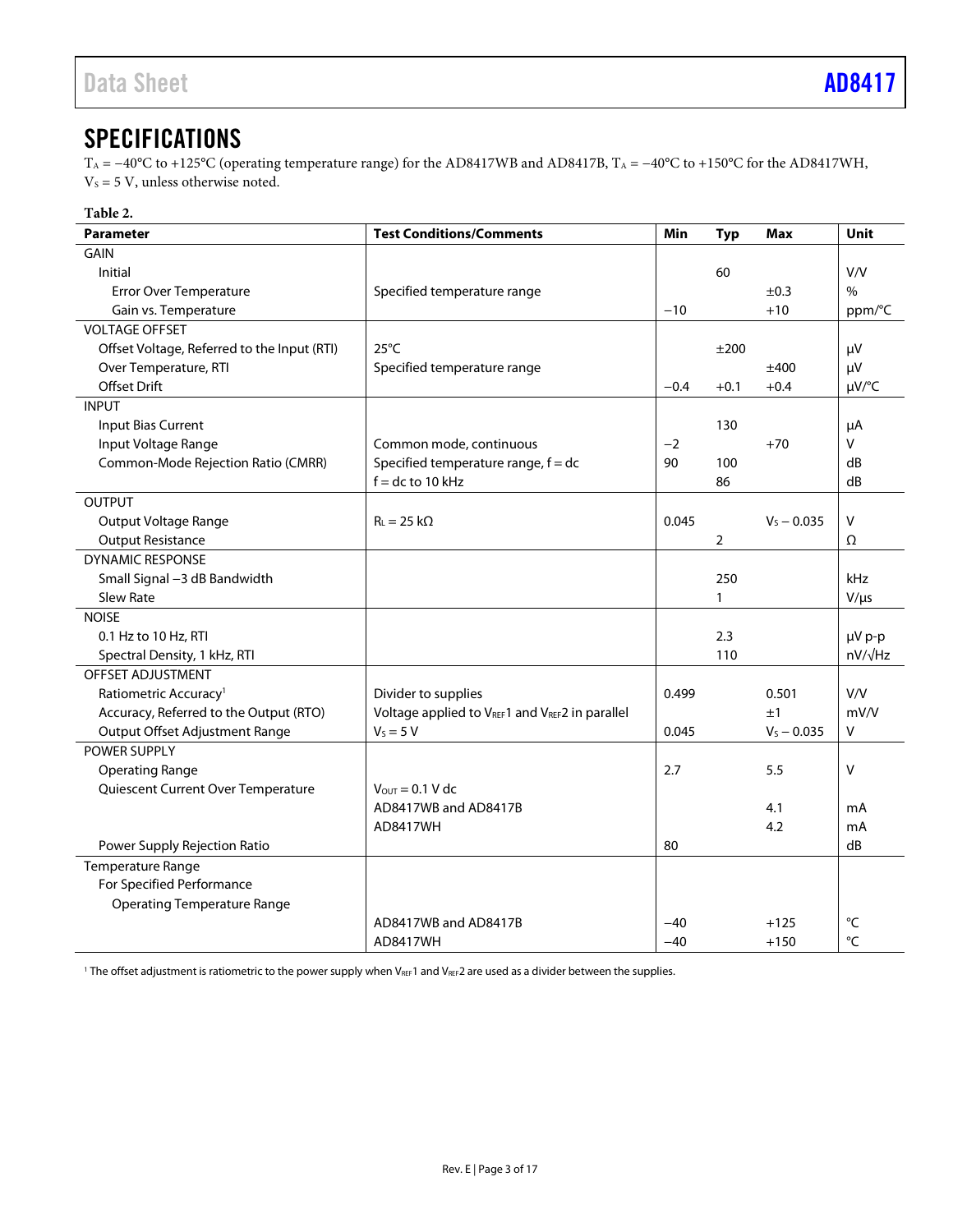## <span id="page-3-0"></span>ABSOLUTE MAXIMUM RATINGS

### **Table 3.**

| <b>Parameter</b>                     | Rating                              |
|--------------------------------------|-------------------------------------|
| Supply Voltage                       | 6V                                  |
| Input Voltage Range                  |                                     |
| Survival Common-Mode                 | $-3$ V to $+80$ V                   |
| Differential                         | 5.5 V (magnitude)                   |
| Reverse Supply Voltage               | 0.3V                                |
| ESD Human Body Model (HBM)           | $\pm$ 2000 V                        |
| <b>Operating Temperature Range</b>   |                                     |
| AD8417WB and AD8417B                 | $-40^{\circ}$ C to $+125^{\circ}$ C |
| AD8417WH                             | $-40^{\circ}$ C to $+150^{\circ}$ C |
| Storage Temperature Range            | $-65^{\circ}$ C to $+150^{\circ}$ C |
| <b>Output Short-Circuit Duration</b> | Indefinite                          |

Stresses at or above those listed under Absolute Maximum Ratings may cause permanent damage to the product. This is a stress rating only; functional operation of the product at these or any other conditions above those indicated in the operational section of this specification is not implied. Operation beyond the maximum operating conditions for extended periods may affect product reliability.

### <span id="page-3-1"></span>**ESD CAUTION**



ESD (electrostatic discharge) sensitive device. Charged devices and circuit boards can discharge<br>without detection. Although this product features patented or proprietary protection circuitry, damage may occur on devices subjected to high energy ESD. Therefore, proper ESD precautions should be taken to avoid performance degradation or loss of functionality.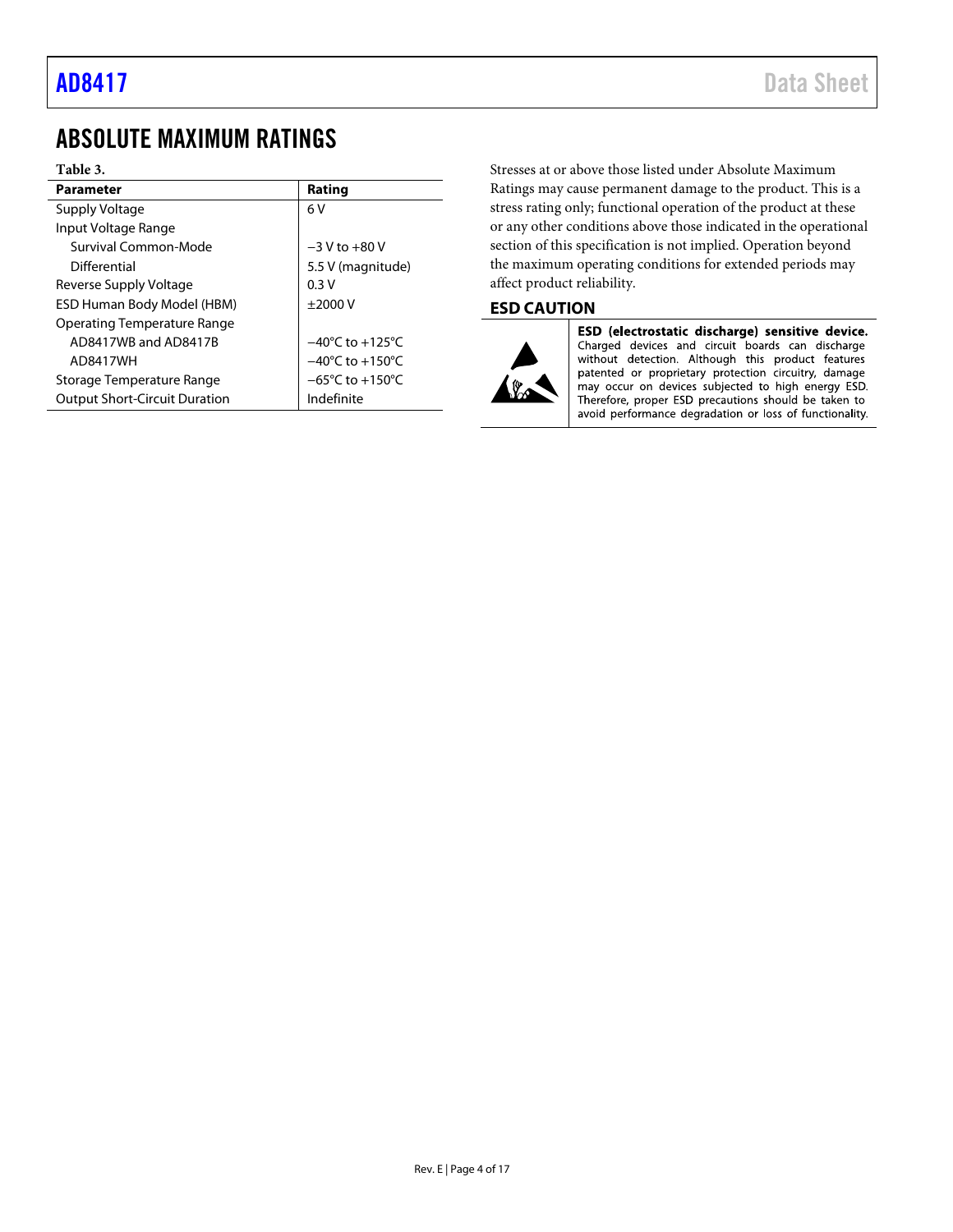## <span id="page-4-0"></span>PIN CONFIGURATIONS AND FUNCTION DESCRIPTIONS



*Figure 2. 8-Lead MSOP and 8-Lead SOIC\_N Pin Configuration*

### **Table 4. 8-Lead MSOP and 8-Lead SOIC\_N Pin Function Descriptions**

| Pin No. | <b>Mnemonic</b>        | <b>Description</b>                      |
|---------|------------------------|-----------------------------------------|
|         | $-IN$                  | Negative Input.                         |
|         | <b>GND</b>             | Ground.                                 |
|         | $V_{REF}$ <sub>2</sub> | Reference Input 2.                      |
| 4       | <b>NC</b>              | No Connect. Do not connect to this pin. |
|         | <b>OUT</b>             | Output.                                 |
| 6       | $V_{S}$                | Supply.                                 |
|         | $V_{REF}1$             | Reference Input 1.                      |
| 8       | $+IN$                  | Positive Input.                         |



*Figure 3. 10-Lead MSOP Pin Configuration*

11882-303

### **Table 5. 10-Lead MSOP Pin Function Descriptions**

| Pin No. | <b>Mnemonic</b> | <b>Description</b>                      |
|---------|-----------------|-----------------------------------------|
|         | $-IN$           | Negative Input.                         |
|         | <b>NC</b>       | No Connect. Do not connect to this pin. |
|         | <b>GND</b>      | Ground.                                 |
| 4       | $V_{REF}$ 2     | Reference Input 2.                      |
|         | <b>NC</b>       | No Connect. Do not connect to this pin. |
| 6       | OUT             | Output.                                 |
|         | V <sub>s</sub>  | Supply.                                 |
| 8       | $V_{REF}1$      | Reference Input 1.                      |
| 9       | <b>NC</b>       | No Connect. Do not connect to this pin. |
| 10      | $+IN$           | Positive Input.                         |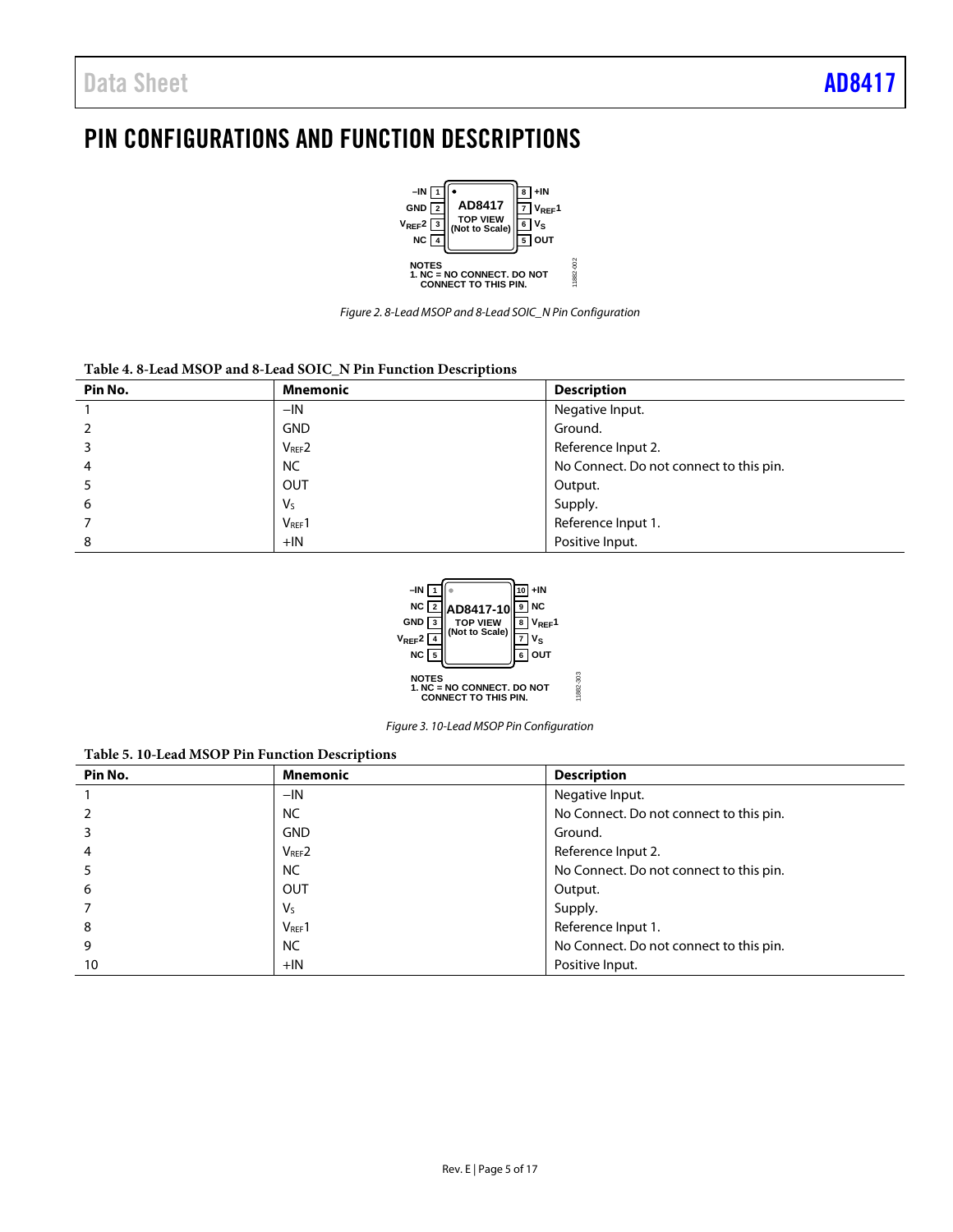## <span id="page-5-0"></span>TYPICAL PERFORMANCE CHARACTERISTICS











*Figure 7. Typical Small Signal Bandwidth (Vout = 200 mV p-p)* 







*Figure 9. Bias Current per Input Pin vs.*  $V_{CM}$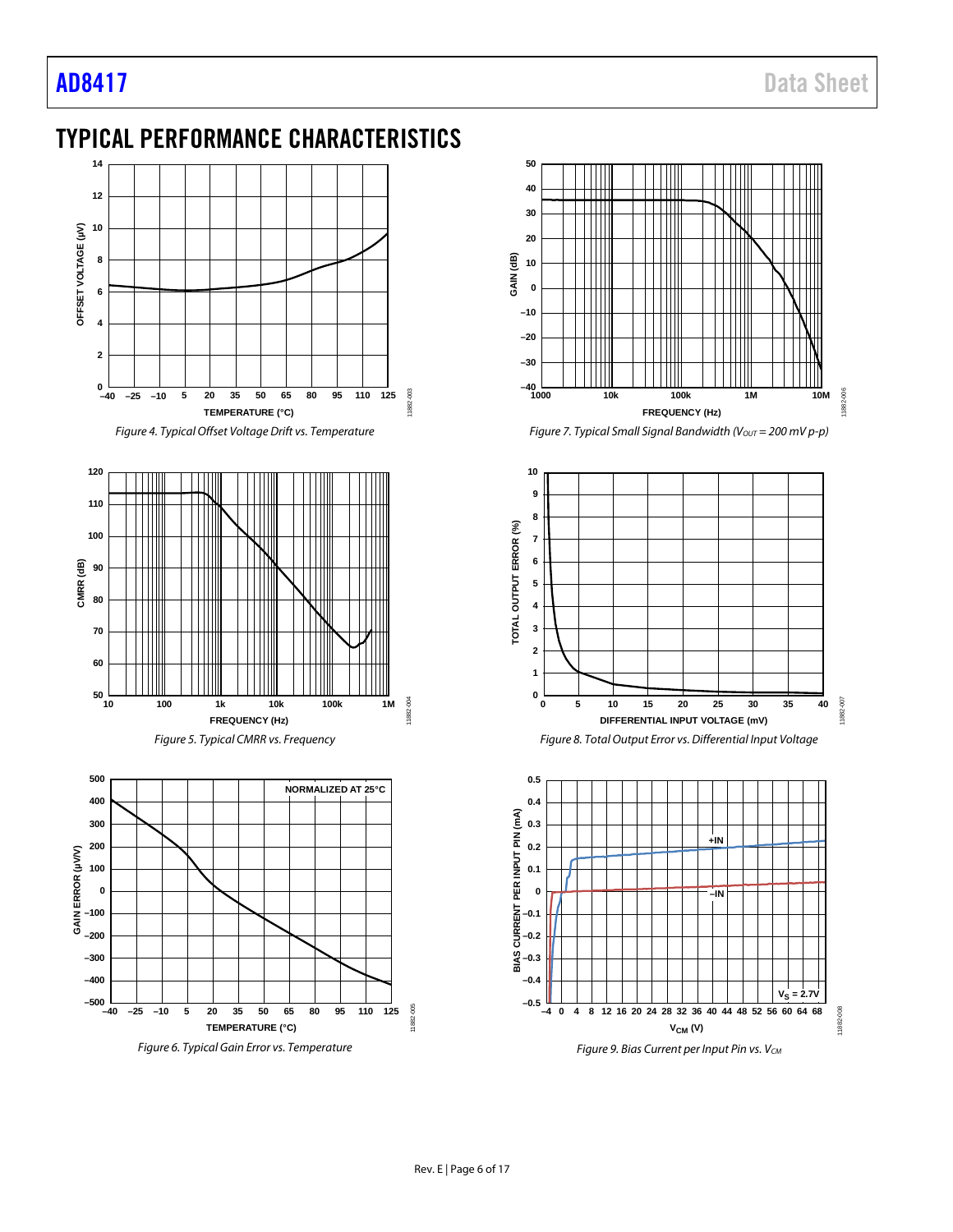## Data Sheet **[AD8417](https://www.analog.com/AD8417?doc=AD8417.pdf)**



*Figure 10. Supply Current vs. Input Common-Mode Voltage*



*Figure 11. Rise Time (V<sub>S</sub> = 2.7 V)* 







*Figure* 13. *Fall Time* ( $V_s$  = 2.7 *V*)



*Figure 14. Fall Time (V<sub>S</sub> = 5 V)* 



*Figure 15. Differential Overload Recovery, Rising (V<sub>S</sub> = 2.7 V)*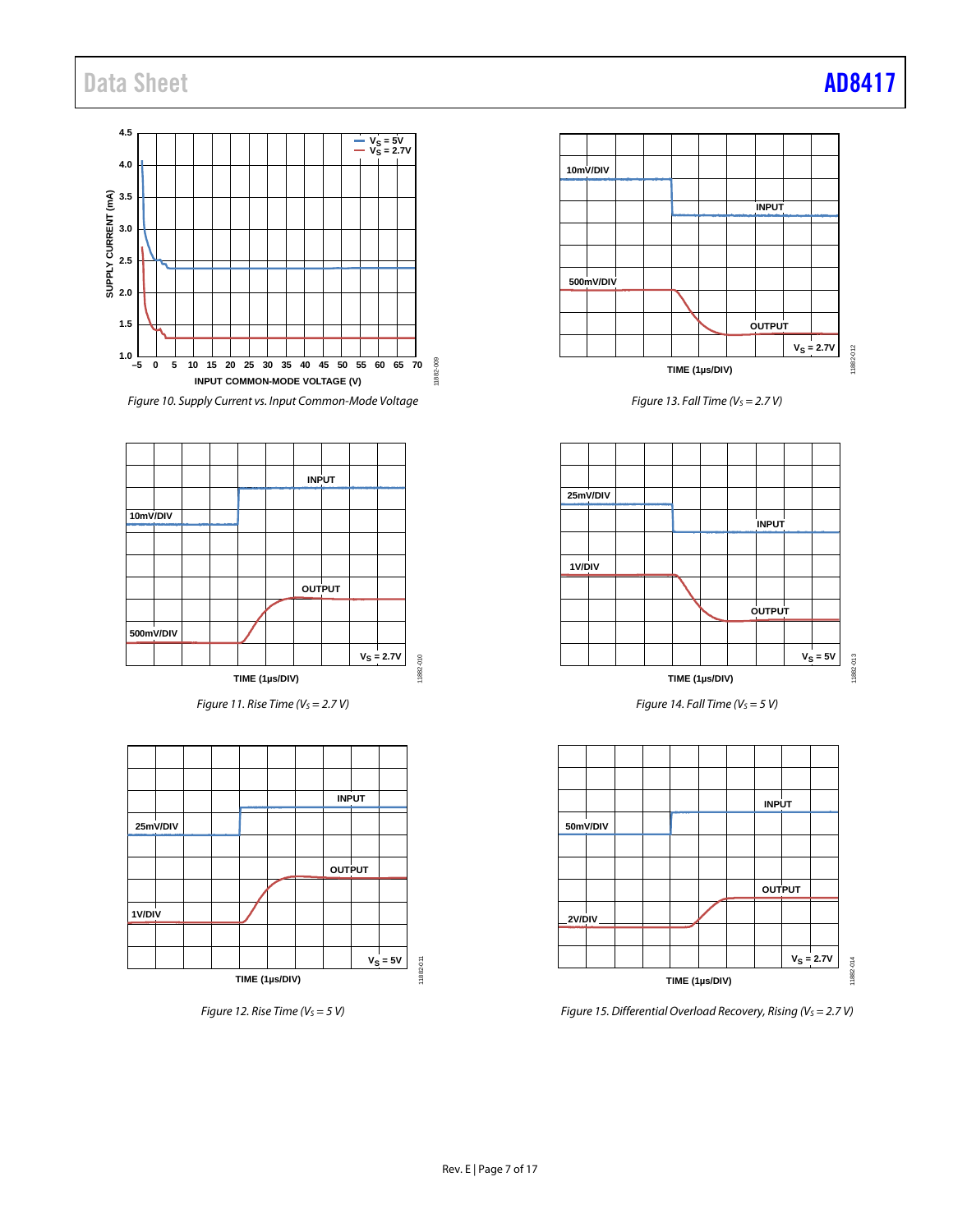

*Figure 16. Differential Overload Recovery, Rising (V<sub>S</sub> = 5 V)* 



*Figure 17. Differential Overload Recovery, Falling (Vs = 2.7 V)* 



*Figure 18. Differential Overload Recovery, Falling (V<sub>S</sub> = 5 V)* 



*Figure 19. Input Common-Mode Step Response (V<sub>S</sub> = 5 V, Inputs Shorted)* 







*Figure 21. Maximum Output Source Current vs. Temperature*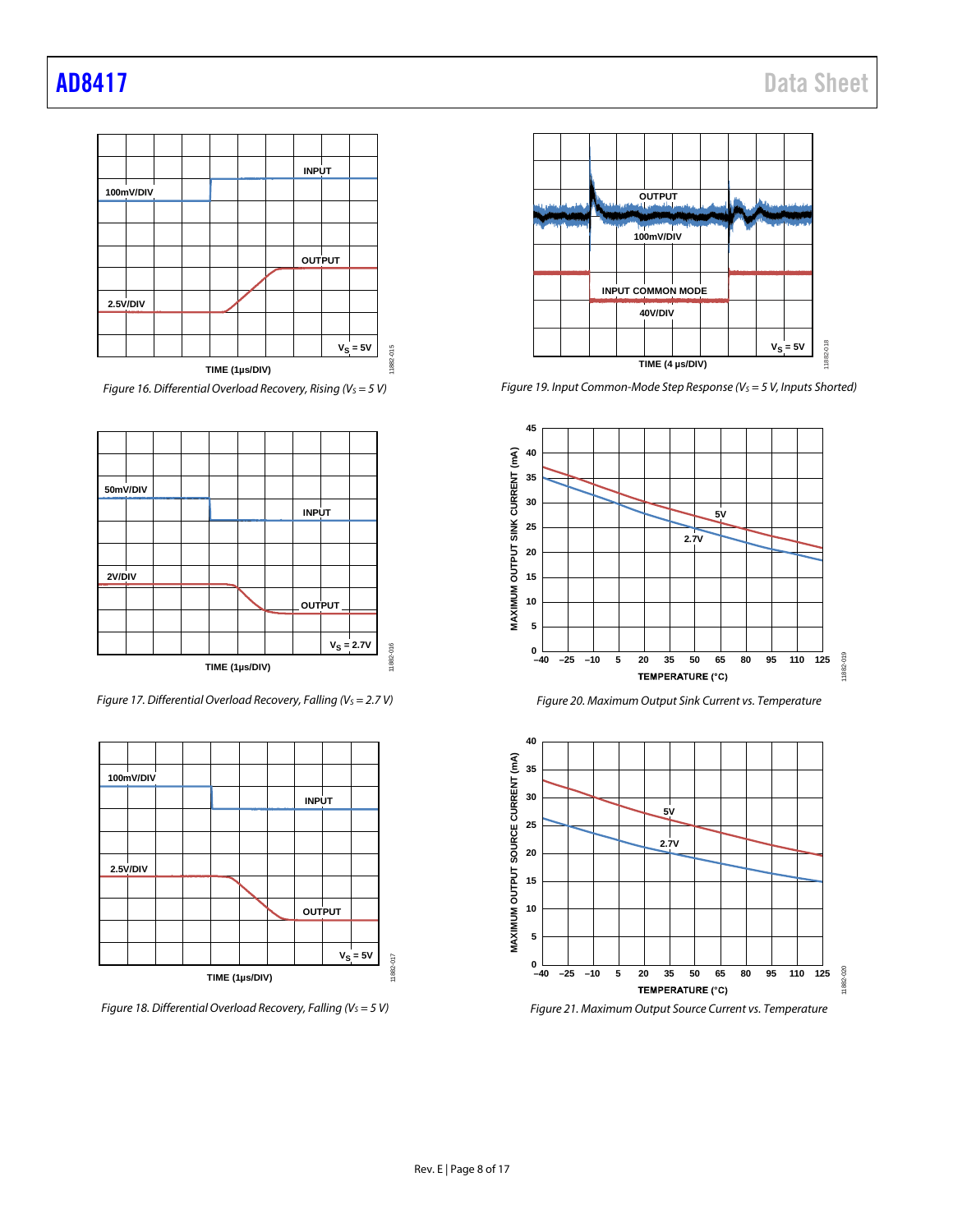## Data Sheet **[AD8417](https://www.analog.com/AD8417?doc=AD8417.pdf)**



*Figure 22. Output Voltage Range from Positive Rail vs. Output Source Current*









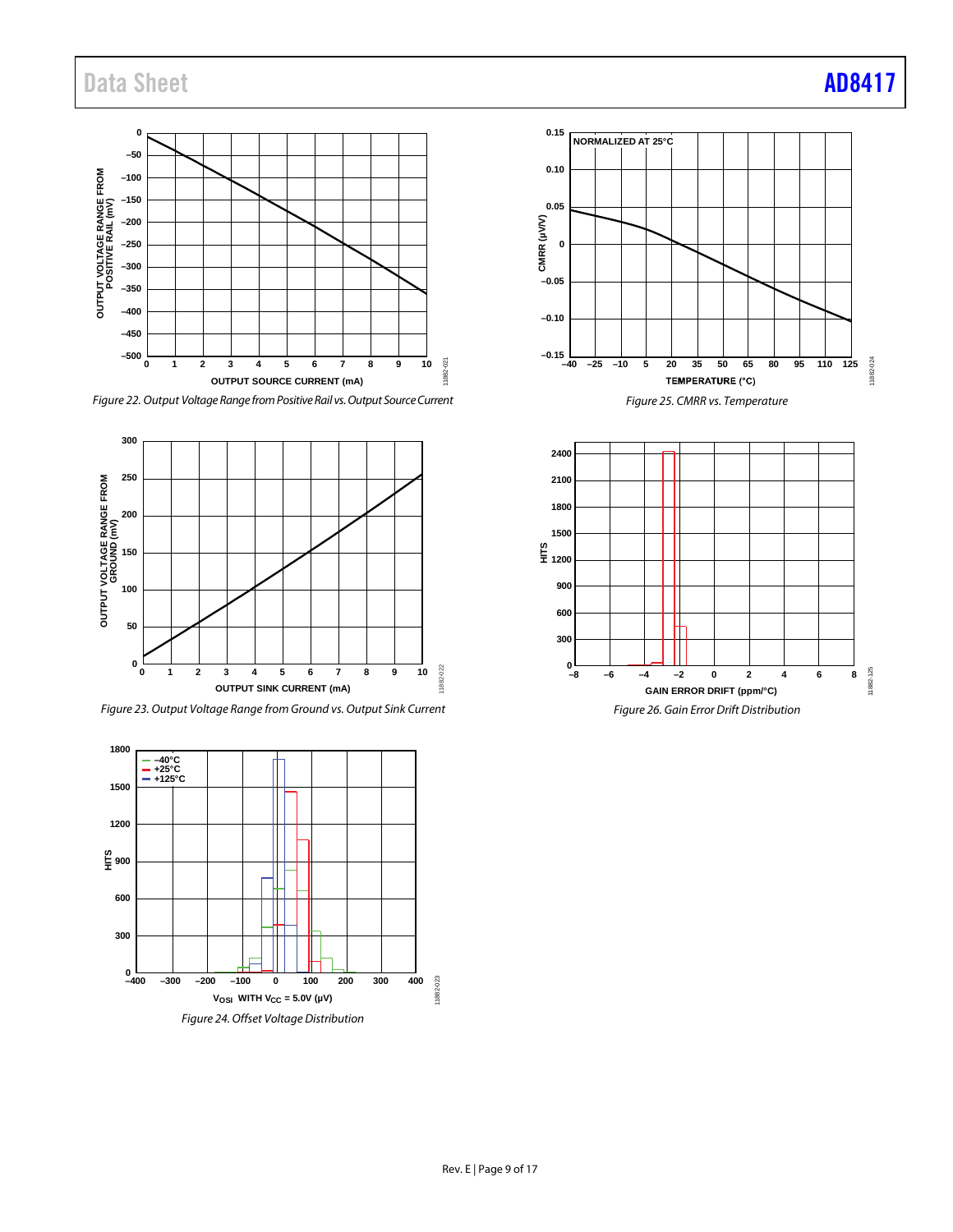## <span id="page-9-0"></span>THEORY OF OPERATION

The AD8417 is a single-supply, zero drift, difference amplifier that uses a unique architecture to accurately amplify small differential current shunt voltages in the presence of rapidly changing common-mode voltages.

In typical applications, the AD8417 measures current by amplifying the voltage across a shunt resistor connected to its inputs by a gain of 60 V/V (se[e Figure 1\)](#page-0-4).

The AD8417 design provides excellent common-mode rejection, even with PWM common-mode inputs that can change at very fast rates, for example, 1 V/ns. The AD8417 contains patented (U.S. Patent 8,624,668 B2) technology to eliminate the negative effects of such fast changing external common-mode variations.

The AD8417 features an input offset drift of less than 0.4  $\mu$ V/°C. This performance is achieved through a novel zero drift architecture that does not compromise bandwidth, which is typically rated at 250 kHz.

The reference inputs,  $V_{REF}1$  and  $V_{REF}2$ , are tied through 100 k $\Omega$ resistors to the positive input of the main amplifier, which allows the output offset to be adjusted anywhere in the output operating range. The gain is 1 V/V from the reference pins to the output when the reference pins are used in parallel. When the pins are used to divide the supply, the gain is 0.5 V/V.

The AD8417 offers breakthrough performance without compromising any of the robust application needs typical of solenoid or motor control. The ability to reject PWM input common-mode voltages and the zero drift architecture providing low offset and offset drift allows the AD8417 to deliver total accuracy for these demanding applications.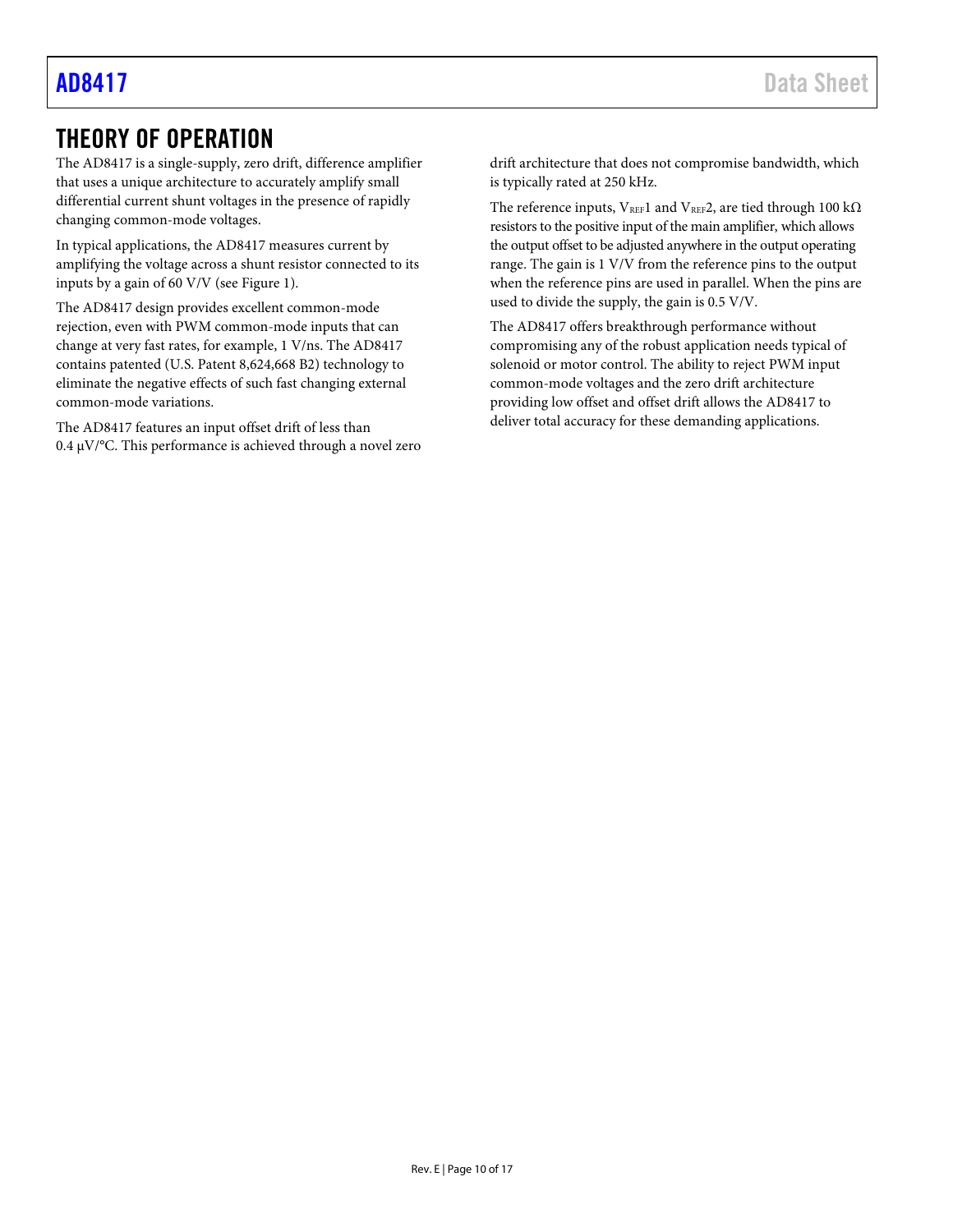## <span id="page-10-0"></span>OUTPUT OFFSET ADJUSTMENT

The output of the AD8417 can be adjusted for unidirectional or bidirectional operation.

### <span id="page-10-1"></span>**UNIDIRECTIONAL OPERATION**

Unidirectional operation allows the AD8417 to measure currents through a resistive shunt in one direction. The basic modes for unidirectional operation are ground referenced output mode and V<sub>s</sub> referenced output mode.

For unidirectional operation, the output can be set at the negative rail (near ground) or at the positive rail (near  $V_s$ ) when the differential input is 0 V. The output moves to the opposite rail when a correct polarity differential input voltage is applied. The required polarity of the differential input depends on the output voltage setting. If the output is set at the positive rail, the input polarity must be negative to decrease the output. If the output is set at ground, the polarity must be positive to increase the output.

### *Ground Referenced Output Mode*

When using the AD8417 in ground referenced output mode, both referenced inputs are tied to ground, which causes the output to sit at the negative rail when there are zero differential volts at the input (se[e Figure 27\)](#page-10-3).



<span id="page-10-3"></span>*Figure 27. Ground Referenced Output*

### *VS Referenced Output Mode*

V<sub>s</sub> referenced output mode is set when both reference pins are tied to the positive supply. It is typically used when the diagnostic scheme requires detection of the amplifier and the wiring before power is applied to the load (se[e Figure 28\)](#page-10-4).



*Figure 28. VS Referenced Output*

### <span id="page-10-4"></span><span id="page-10-2"></span>**BIDIRECTIONAL OPERATION**

Bidirectional operation allows the AD8417 to measure currents through a resistive shunt in two directions.

In this case, the output is set anywhere within the output range. Typically, it is set at half scale for equal range in both directions. In some cases, however, it is set at a voltage other than half scale when the bidirectional current is nonsymmetrical.

Apply voltage(s) to the referenced inputs to adjust the output. VREF1 and VREF2 are tied to internal resistors that connect to an internal offset node. There is no operational difference between the pins.

11882-025

882-025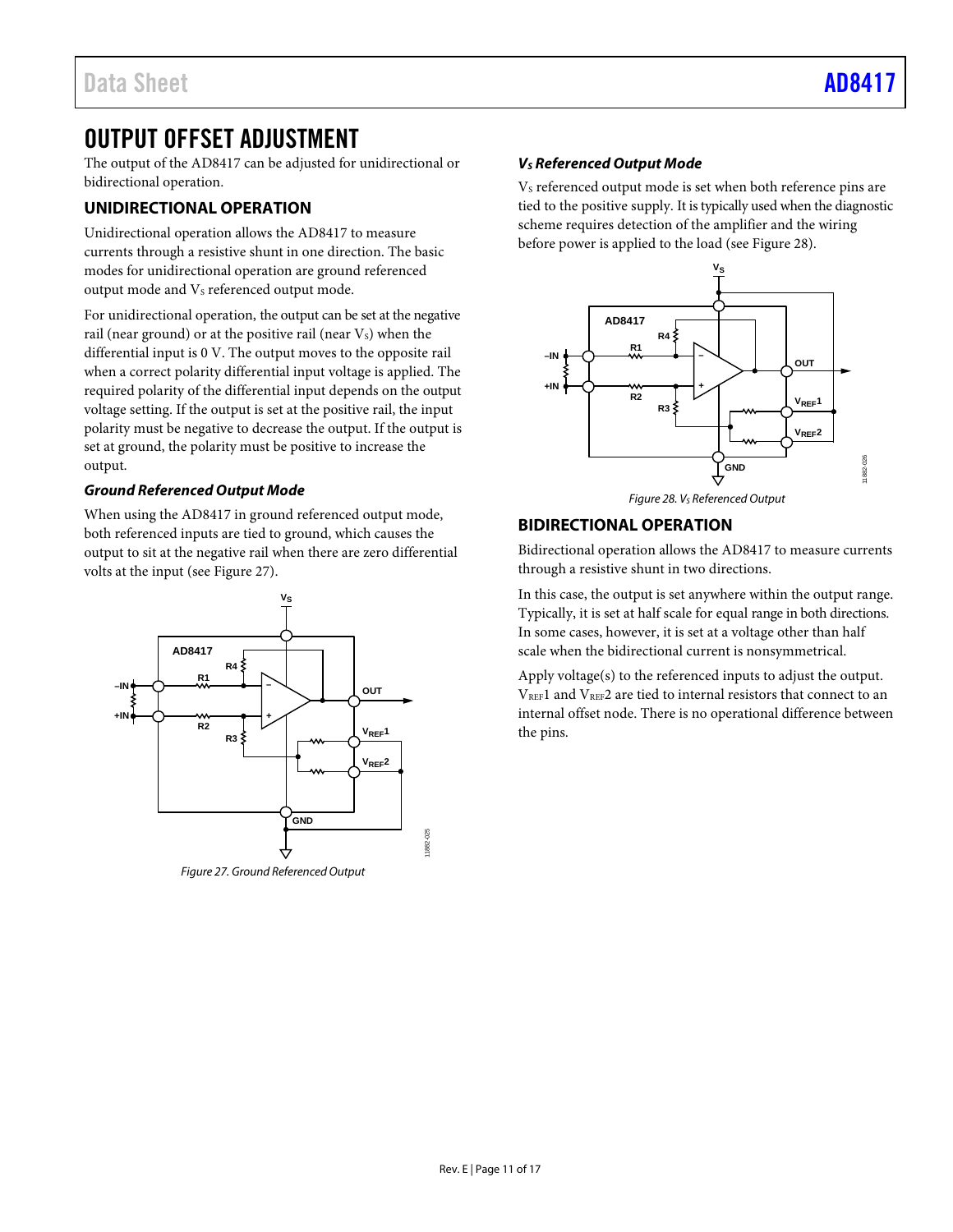### <span id="page-11-0"></span>**EXTERNAL REFERENCED OUTPUT**

Tying both pins together and to a reference produces an output equal to the reference voltage when there is no differential input (see [Figure 29\)](#page-11-3). The output decreases the reference voltage when the input is negative, relative to the −IN pin, and increases when the input is positive, relative to the −IN pin.



*Figure 29. External Referenced Output*

### <span id="page-11-3"></span><span id="page-11-1"></span>**SPLITTING THE SUPPLY**

By tying one reference pin to  $V_s$  and the other to GND, the output is set at half of the supply when there is no differential input (see [Figure 30\)](#page-11-4). The benefit of this configuration is that an external reference is not required to offset the output for bidirectional current measurement. Tying one reference pin to  $V_s$  and the other to GND creates a midscale offset that is ratiometric to the supply, which means that if the supply increases or decreases, the output remains at half the supply. For example, if the supply is 5.0 V, the output is at half scale, or 2.5 V. If the supply increases by 10% (to 5.5 V), the output increases to 2.75 V.



### <span id="page-11-4"></span><span id="page-11-2"></span>**SPLITTING AN EXTERNAL REFERENCE**

Use the internal reference resistors to divide an external reference by 2 with an accuracy of approximately 0.2%. Split an external reference by connecting one  $V_{REF}$ x pin to ground and the other VREFx pin to the reference (see [Figure 31\)](#page-11-5).



<span id="page-11-5"></span>*Figure 31. Split External Reference*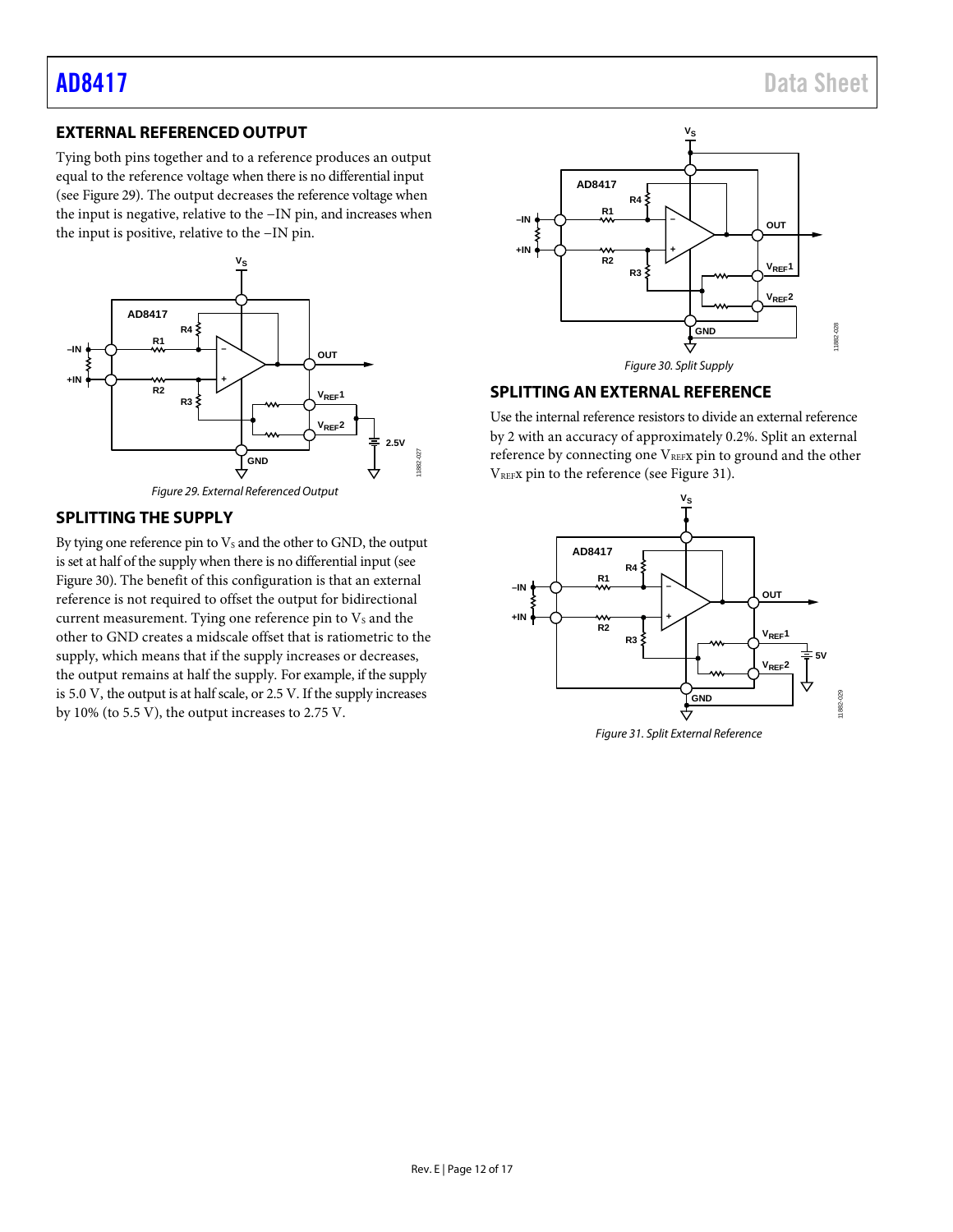## <span id="page-12-0"></span>APPLICATIONS INFORMATION **MOTOR CONTROL**

### <span id="page-12-1"></span>*3-Phase Motor Control*

The AD8417 is ideally suited for monitoring current in 3-phase motor applications.

The 250 kHz typical bandwidth of the AD8417 provides instantaneous current monitoring. Additionally, the typical low offset drift of 0.1 µV/°C means that the measurement error between the two motor phases is at a minimum over temperature. The AD8417 rejects PWM input common-mode voltages in the −2 V to +70 V (with a 5 V supply) range. Monitoring the current on the motor phase allows sampling of the current at any point and provides diagnostic information, such as a short to GND and the battery. Refer to [Figure](#page-12-2) 33 for the typical phase current measurement setup with the AD8417.

### *H-Bridge Motor Control*

Another typical application for the AD8417 is to form part of the control loop in H-bridge motor control. In this case, place the shunt resistor in the middle of the H-bridge to accurately measure current in both directions by using the shunt available at the motor (se[e Figure 32\)](#page-12-3). Using an amplifier and shunt in this location is a better solution than a ground referenced op amp because ground is not typically a stable reference voltage

in this type of application. The instability of the ground reference causes inaccuracies in the measurements that can be made with a simple ground referenced op amp. The AD8417 measures current in both directions as the H-bridge switches and the motor changes direction. The output of the AD8417 is configured in an external referenced bidirectional mode (see the [Bidirectional](#page-10-2)  [Operation](#page-10-2) section).



<span id="page-12-3"></span>

<span id="page-12-2"></span>

*Figure 33. 3-Phase Motor Control*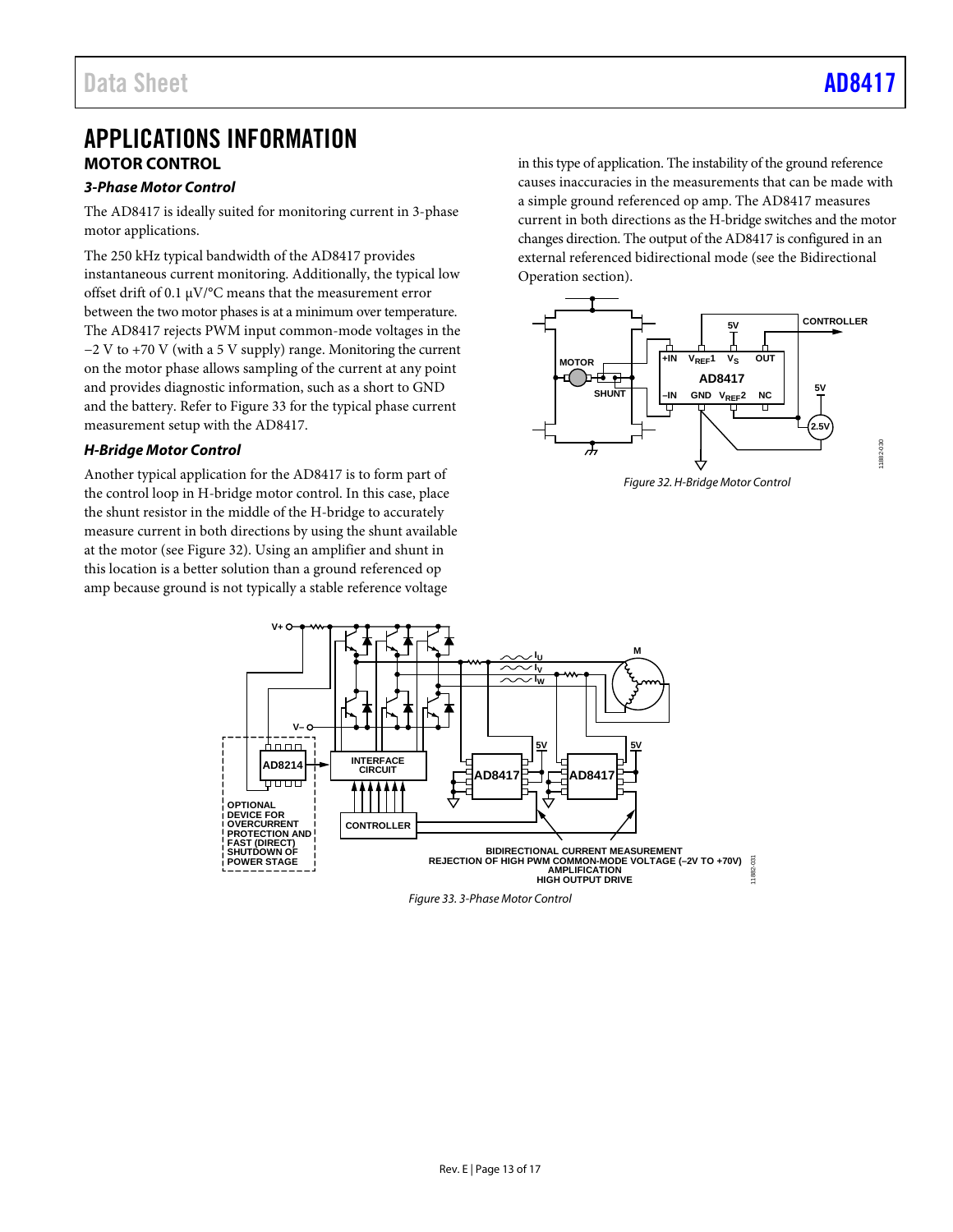11882-033

1882-033

### <span id="page-13-0"></span>**SOLENOID CONTROL**

### *High-Side Current Sense with a Low-Side Switch*

In the case of a high-side current sense with a low-side switch, the PWM control switch is ground referenced. Tie an inductive load (solenoid) to a power supply and place a resistive shunt between the switch and the load (see [Figure 34\)](#page-13-1). An advantage of placing the shunt on the high side is that the entire current, including the recirculation current, is measurable because the shunt remains in the loop when the switch is off. In addition, diagnostics are enhanced because shorts to ground are detected with the shunt on the high side.

In this circuit configuration, when the switch is closed, the common-mode voltage decreases to near the negative rail. When the switch is open, the voltage reversal across the inductive load causes the common-mode voltage to be held one diode drop above the battery by the clamp diode.



### *Figure 34. Low-Side Switch*

### <span id="page-13-1"></span>*High-Side Current Sense with a High-Side Switch*

The high-side current sense with a high-side switch configuration minimizes the possibility of unexpected solenoid activation and excessive corrosion (se[e Figure 35\)](#page-13-2). In this case, both the switch and the shunt are on the high side. When the switch is off, the battery is removed from the load, which prevents damage from potential shorts to ground while still allowing the recirculating current to be measured and to provide diagnostics. Removing the power supply from the load for the majority of the time that the switch is open minimizes the corrosive effects that can be caused by the differential voltage between the load and ground.

When using a high-side switch, the battery voltage is connected to the load when the switch is closed, causing the common-mode voltage to increase to the battery voltage. In this case, when the switch is open, the voltage reversal across the inductive load causes the common-mode voltage to be held one diode drop below ground by the clamp diode.



*Figure 35. High-Side Switch*

### <span id="page-13-2"></span>*High Rail Current Sensing*

In the high rail current sensing configuration, the shunt resistor is referenced to the battery. High voltage is present at the inputs of the current sense amplifier. When the shunt is battery referenced, the AD8417 produces a linear ground referenced analog output. Additionally, th[e AD8214](https://www.analog.com/AD8214?doc=AD8417.pdf) provides an overcurrent detection signal in as little as 100 ns (see [Figure 36\)](#page-13-3). This feature is useful in high current systems where fast shutdown in overcurrent conditions is essential.



<span id="page-13-3"></span>*Figure 36. High Rail Current Sensing*

11882-032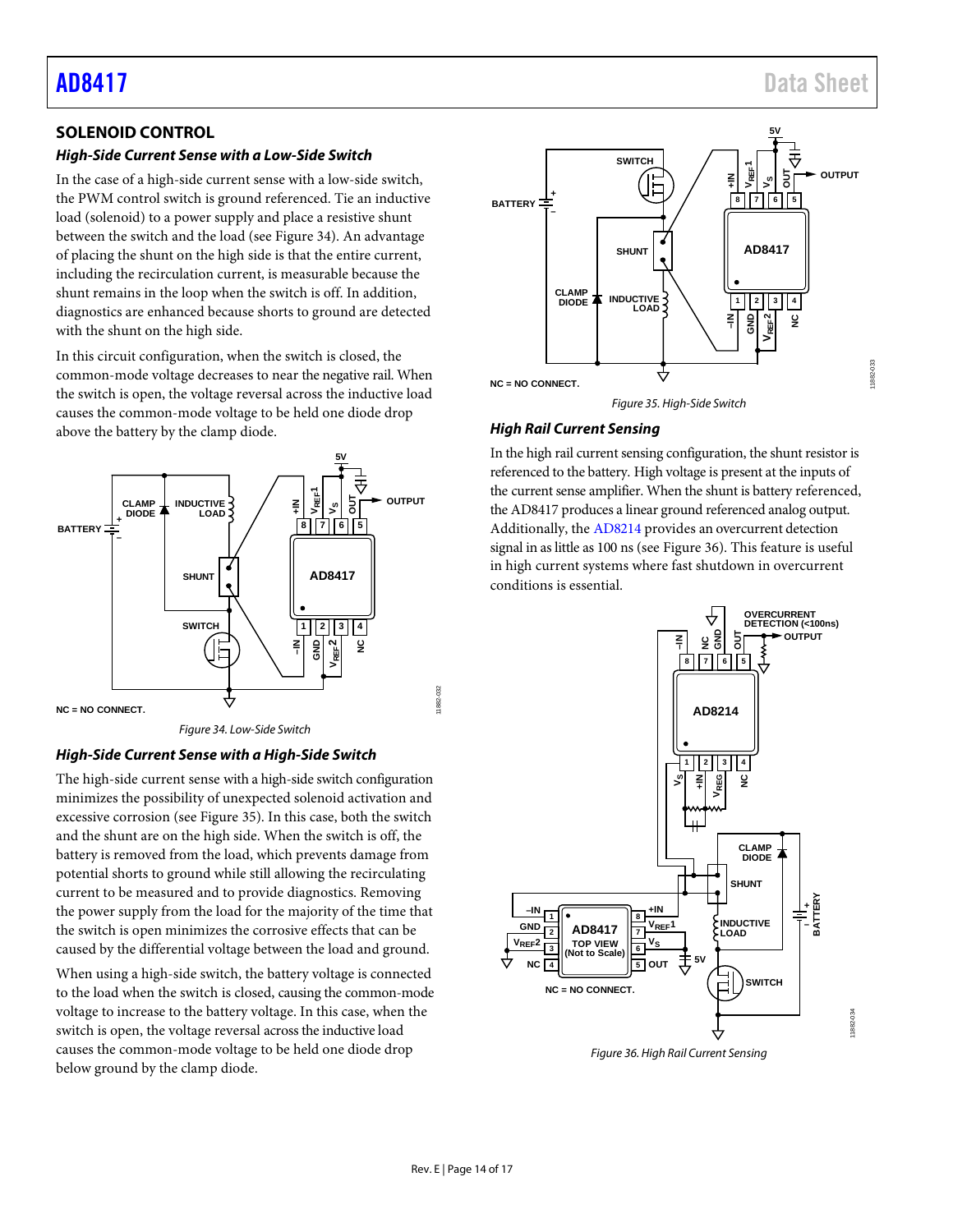### <span id="page-14-0"></span>**PINOUT OPTION ENGINEERED FOR FMEA**

The AD8417 is available in a 10-lead MSOP pinout option engineered for FMEA. This FMEA tolerant pinout is designed to meet stringent automotive requirements and to conditionally survive single faults due to common printed circuit board (PCB) defects, as described in [Table 6.](#page-14-1) NC pins have been

inserted between −IN and GND, as well as between +IN and VREF1. These NC pins effectively isolate the voltages at the input pins, which may range from −2 V to +70 V, from adjacent pins, preventing the occurrence of unrecoverable faults.

| Pin No. | <b>Adjacent Pins Shorted</b> | <b>Behavior</b>                                                                                                                                                                                                                                                                                                                                                                                                                                                                                |  |
|---------|------------------------------|------------------------------------------------------------------------------------------------------------------------------------------------------------------------------------------------------------------------------------------------------------------------------------------------------------------------------------------------------------------------------------------------------------------------------------------------------------------------------------------------|--|
| 1, 2    | $-$ IN and NC                | The circuit behaves normally.                                                                                                                                                                                                                                                                                                                                                                                                                                                                  |  |
| 2, 3    | NC and GND                   | The circuit behaves normally.                                                                                                                                                                                                                                                                                                                                                                                                                                                                  |  |
| 3, 4    | <b>GND and VREE2</b>         | The AD8417 can handle a short between these two pins as long as $V_{\text{REF}}$ is not lower than<br>GND or higher than $V_s$ . For example, if the AD8417 references are configured to split the<br>supply with V <sub>REF</sub> 2 tied to GND, the circuit behaves normally. There is a system error,<br>however, if VREF2 is tied to V <sub>s</sub> or to a different external reference because GND is then<br>shorted to V <sub>s</sub> or to the external reference voltage on the PCB. |  |
| 4, 5    | $V_{REF}$ 2 and NC           | The circuit behaves normally.                                                                                                                                                                                                                                                                                                                                                                                                                                                                  |  |
| 6, 7    | OUT and $V_5$                | OUT approaches V <sub>s</sub> voltage.                                                                                                                                                                                                                                                                                                                                                                                                                                                         |  |
| 7,8     | Vs and VREE 1                | The AD8417 can handle a short between these two pins as long as $V_{\text{REF}}$ is not lower than<br>GND or higher than $V_s$ . For example, if the AD8417 references are configured to split the<br>supply with $V_{\text{REF}}$ 1 tied to $V_{s}$ , the circuit behaves normally. There is a system error, however,<br>if $V_{\text{REF}}$ 1 is tied to GND or to a different external reference because $V_s$ is then shorted to GND<br>or to the external reference voltage on the PCB.   |  |
| 8, 9    | $V_{REF}1$ and NC            | The circuit behaves normally.                                                                                                                                                                                                                                                                                                                                                                                                                                                                  |  |
| 9.10    | $NC$ and $+IN$               | The circuit behaves normally.                                                                                                                                                                                                                                                                                                                                                                                                                                                                  |  |

### <span id="page-14-1"></span>**Table 6. Behavior Due to the Adjacent Pin to Pin Shorts**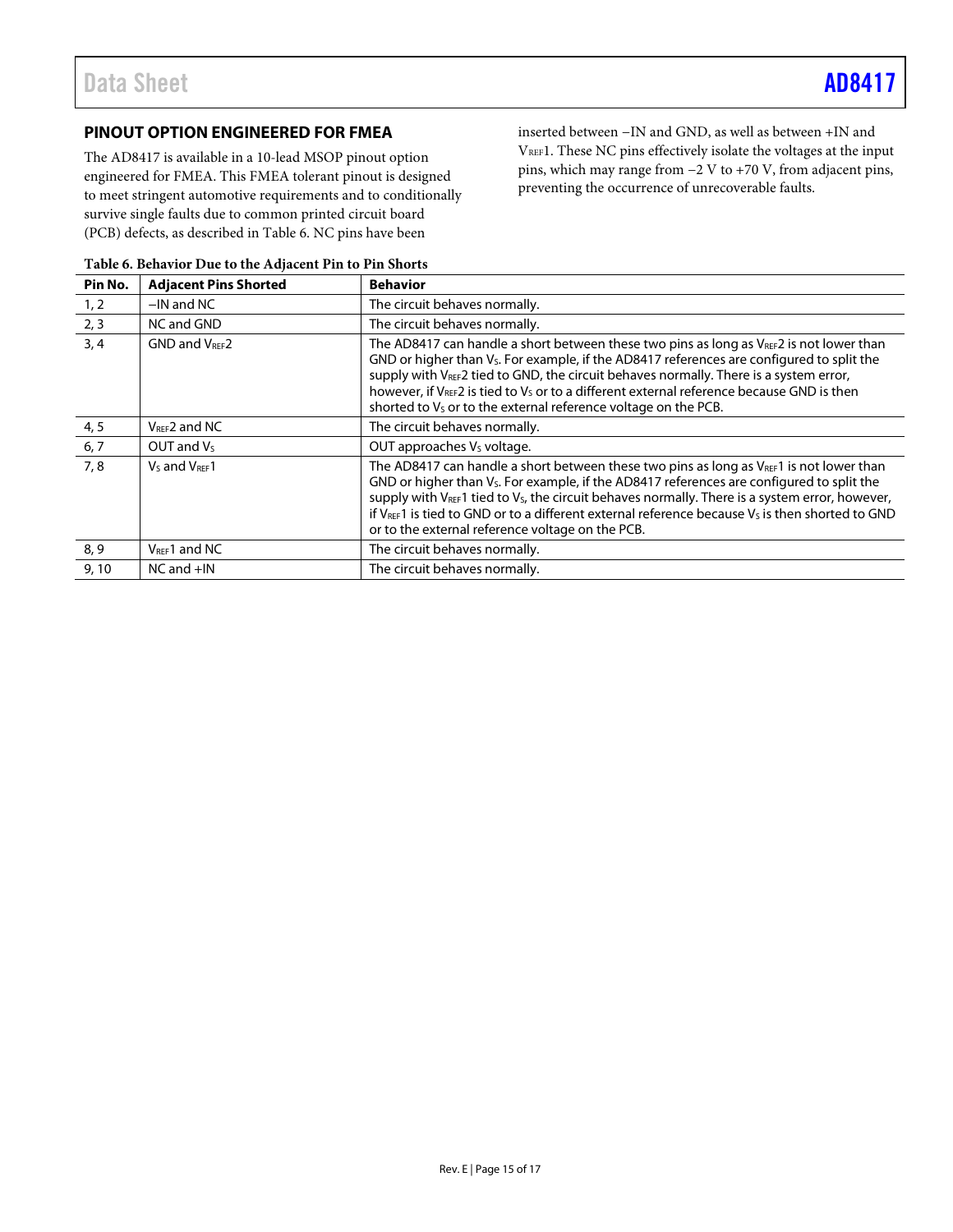## <span id="page-15-0"></span>OUTLINE DIMENSIONS